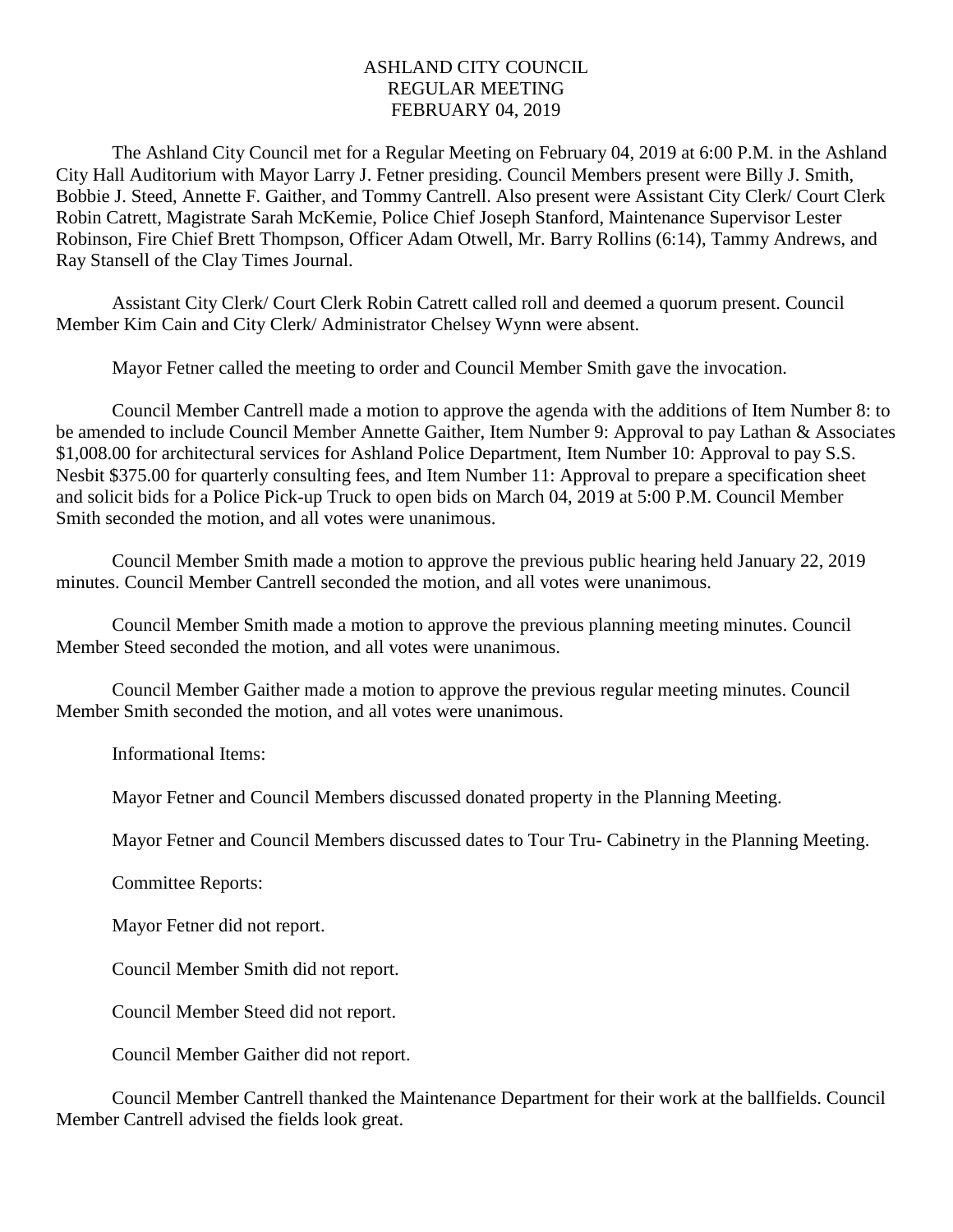Maintenance Supervisor Lester Robinson advised the Maintenance Department has been busy. The Department painted the Kitchen in the Senior Center, landscaped the Wynn Building, have placed 215 bales of pine straw in the city, cleaned the gutters on Howard Ballard Dr., cutting grass, pruning shrubbery, and repaired lights just off the square. Maintenance Supervisor Robinson also he as requested an estimate from W&W Heating and Air on replacing HVAC in the Wynn Building offices, and he has gotten in contact with an Alabama Power Representative about installing more street lights.

Police Chief Stanford advised there were several bust in the area over the weekend. Chief Stanford updated the Council on the progress of Officer Parish while attending the Police Academy and also advised the Police Department has received several applications.

Fire Chief Brett Thompson advised himself and Mayor Fetner will be meeting with City Attorney John Kelley Johnson concerning the Fire Department brush truck next week.

Assistant City Clerk/ Court Clerk Robin Catrett did not report.

New Business:

Council Member Gaither made a motion to approve the bills received since the last regular meeting in the amount of \$16, 635.75. Council Member Cantrell seconded the motion, and all votes were unanimous.

Council Member Cantrell made a motion approving to pay City Attorney John Kelley Johnson \$11,830.00 for services rendered from March 2017- October 2017. Council Member Smith seconded the motion, and all votes were unanimous.

Council Member Smith made a motion approving to pay SEMS Fire Protection \$525.00 for Ladder Testing. Council Member Cantrell seconded the motion, and all votes were unanimous.

Council Member Steed made a motion approving Court Clerk Robin Catrett, Magistrate Sarah McKemie, and Judge Megan Yates to attend the 2019 Regional Seminar for Court Officials on April 04-05, 2019 in Birmingham, pay registration fees of \$585.00 (\$195.00 per person), and to reimburse travel expenses. Council Member Smith seconded the motion, and all votes were unanimous.

Council Member Cantrell made a motion approving Clay County Chamber of Commerce to use the Ashland Industrial park for the Clay County Fair on May 1-4, 2019. Council Member Gaither seconded the motion, and all votes were unanimous. Mayor Fetner advised a request has been made by a citizen living next to the industrial park requesting that the drive to their home not be blocked.

Council Member Gaither made a motion approving to pay Hurst Construction, LLC. a final payment of \$10,331.76 for Renovations to Ashland Police Department. Council Member Steed seconded the motion, and all votes were unanimous.

Council Member Steed made a motion approving to switch internet provides at Ashland City Maintenance from Centurylink to Charter. Council member Gaither seconded the motion, and all votes were unanimous.

Council Member Smith made a motion approving the Mayor, 3 Council Members, and Assistant City Clerk to attend the annual League of Municipalities Conference in Mobile, Alabama with a registration cost of \$350.00, lodging cost of \$185.00 per night, and reimburse travel expenses. Council Member Cantrell seconded the motion, and all votes were unanimous.